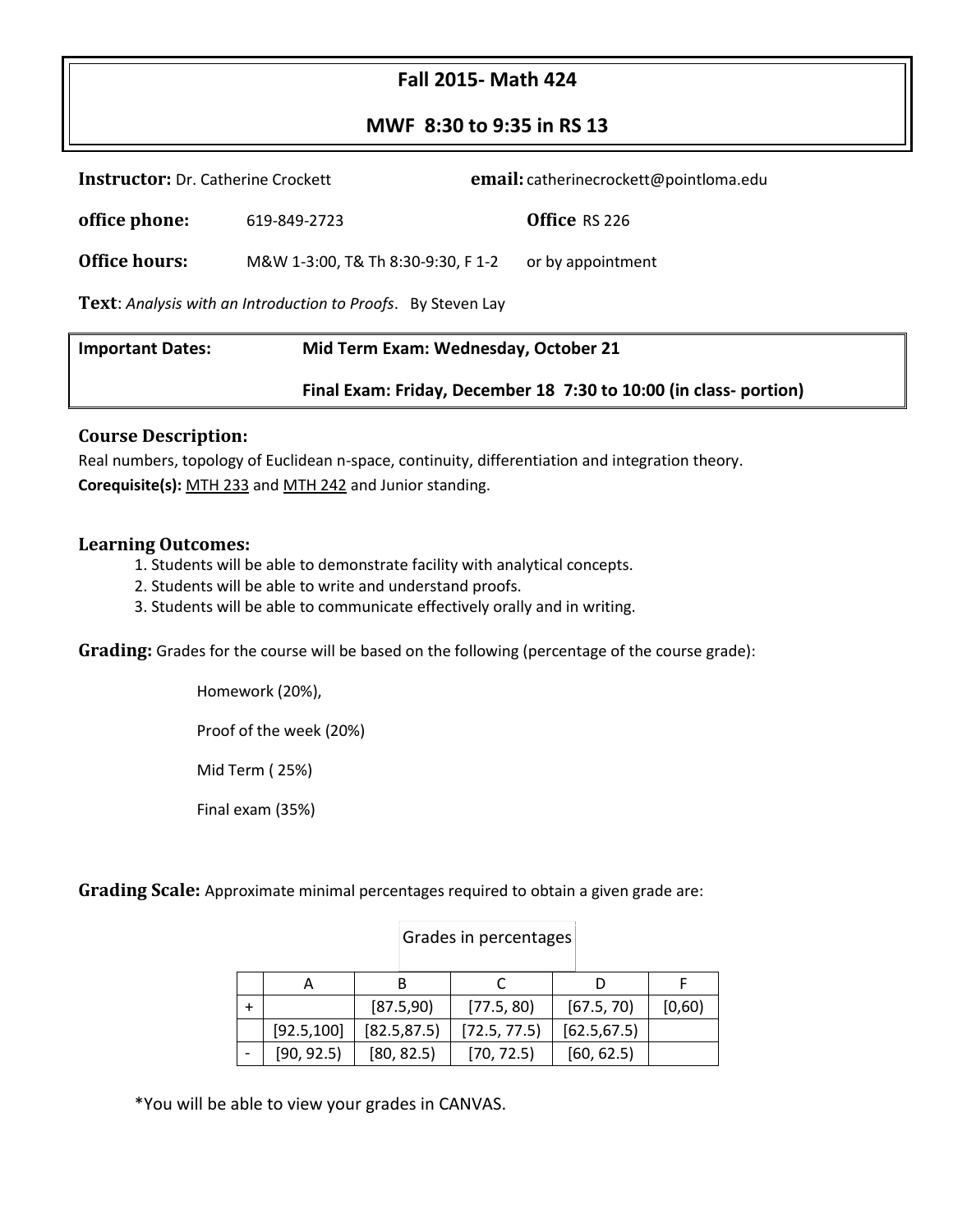## **Grading Standards:**

- **Late Work:** A written assignment is considered late if it is not received at the beginning of class on the due date. Late work need not be accepted or may be assessed a penalty. Homework will typically be collected on Fridays. Make-up tests will only be given for documented emergencies.
- **Accuracy:** Solutions on written assignments and examination questions must be formulated carefully in terms of words and symbols. Credit is determined based on the degree to which a solutions responds to the specific stated problem.
- **Formatting:** Collected assignments must be written in a format that is suitable for grading. The work must be legible, organization must be clear and the complete solution (not just answers) must be submitted. Please note:
- The **final exam** is comprehensive and will come in two parts. The first part will be a few problems which you are required to work independently (they will be due the day of the in-class portion of the final). The in-class portion of the final will be Friday, December 18

## **Attendance:**

Attendance is expected at each class session. In the event of an absence you are responsible for the material covered in class and the assignments given that day.

Regular and punctual attendance at all classes in which a student is registered is considered essential to optimum academic achievement. Therefore, regular attendance and participation in each course are minimal requirements to be met. There are no allowed or excused absences except as approved in writing by the Provost for specific students participating in certain university-sanctioned activities. Excused absences still count toward the 10%-20% limits, but allow students to make up work, quizzes, or tests missed as a result of a university-sanctioned activity. Activities of a unique nature, such as labs or other activities identified clearly on the syllabus, cannot be made up except in rare instances when instructors have given advanced, written approval for doing so. Whenever the number of accumulated absences in a class, for any cause, exceeds ten (10) percent of the total number of class meetings, the faculty member should send an e-mail to the student and the Vice Provost for Academic Administration (VPAA) warning of attendance jeopardy. If more than twenty (20) percent of the total number of class meetings is reported as missed, the faculty member or VPAA may initiate the student's de-enrollment from the course without further advanced notice to the student. If the date of de-enrollment is past the last date to withdraw from a class, the student will be assigned a grade of W or WF consistent with university policy in the Grading section of the catalog. There are no refunds for courses where a de-enrollment was processed. For more details see the PLNU catalog: [http://catalog.pointloma.edu/content.php?catoid=18&navoid=1278#Class\\_Attendance](http://catalog.pointloma.edu/content.php?catoid=18&navoid=1278#Class_Attendance)

## **Class Enrollment:**

It is the student's responsibility to maintain his/her class schedule. Should the need arise to drop this course (personal emergencies, poor performance, etc.), the student has the responsibility to follow through (provided the drop date meets the stated calendar deadline established by the university), not the instructor. Simply ceasing to attend this course or failing to follow through to arrange for a change of registration (drop/add) may easily result in a grade of F on the official transcript.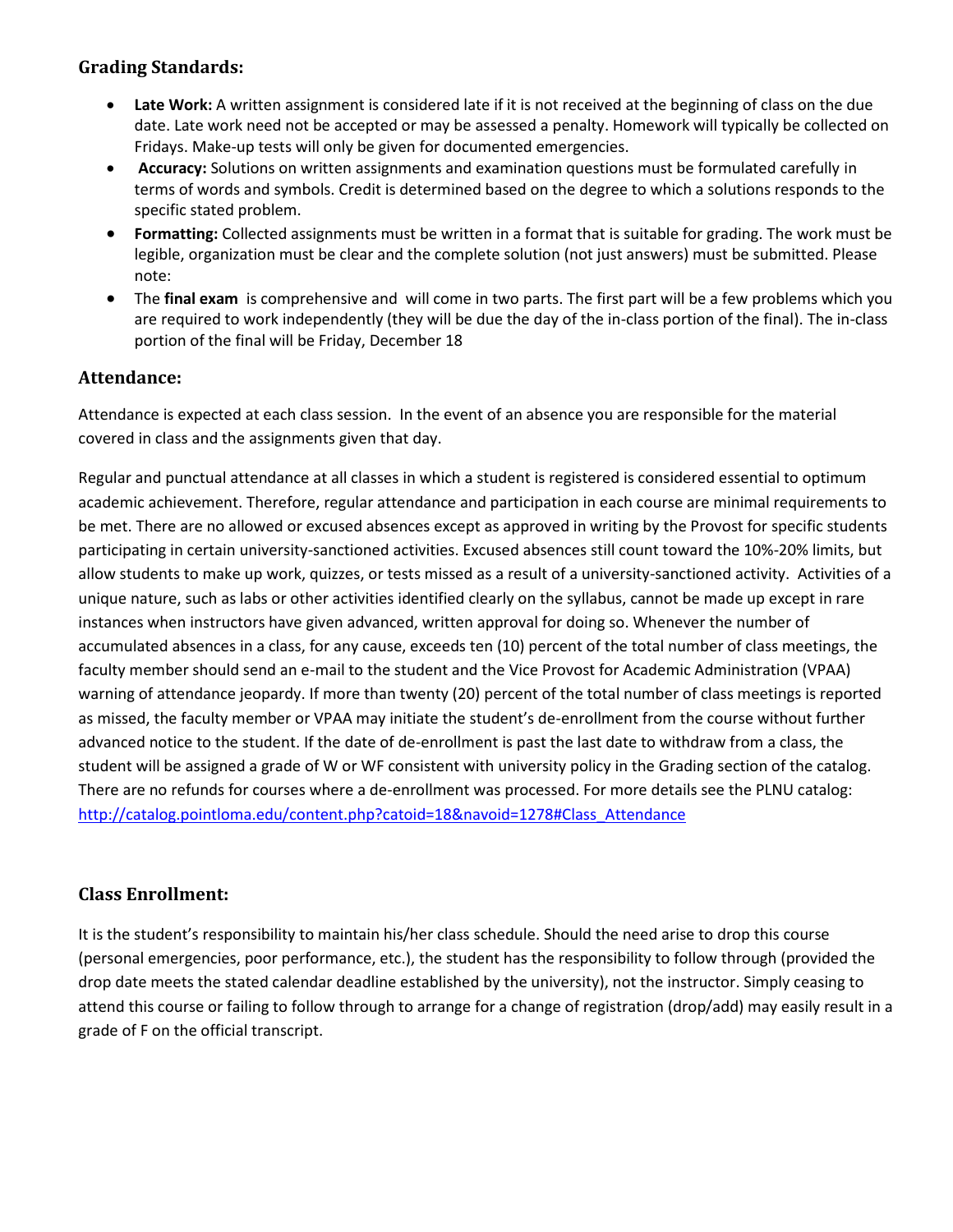### **Academic Accommodations:**

While all students are expected to meet the minimum academic standards for completion of their courses as established by the instructors, students with special needs may require academic accommodations. At Point Loma Nazarene University, students requesting academic accommodations must file documentation with the Disability Resource Center (DRC), located in the Bond Academic Center. Once the student files documentation, the Disability Resource Center contacts the student's instructors and provides written recommendations for reasonable and appropriate accommodations to meet the individual needs of the student. This policy assists the university in its commitment to full compliance with Section 504 of the Rehabilitation Act of 1973, the Americans with Disabilities (ADA) Act of 1990, and ADA Amendments Act of 2008, all of which prohibit discrimination against students with special needs and guarantees all qualified students equal access to the benefits of PLNU programs and activities. For more details see the PLNU catalog:

[http://catalog.pointloma.edu/content.php?catoid=18&navoid=1278#Academic\\_Accommodations](http://catalog.pointloma.edu/content.php?catoid=18&navoid=1278#Academic_Accommodations) 

Students with learning disabilities who may need accommodations should discuss options with the instructor during the first two weeks of class.

## **Academic Honesty:**

The Point Loma Nazarene University community holds the highest standards of honesty and integrity in all aspects of university life. Any violation of the university's commitment is a serious affront to the very nature of Point Loma's mission and purpose. Violations of academic honesty include cheating, plagiarism, falsification, aiding academic dishonesty, and malicious interference. The details of PLNU's meaning of each of these words can be found in the PLNU catalog at[: http://catalog.pointloma.edu/content.php?catoid=18&navoid=1278#Academic\\_Honesty](http://catalog.pointloma.edu/content.php?catoid=18&navoid=1278#Academic_Honesty)

A student remains responsible for the academic honesty of work submitted in PLNU courses and the consequences of academic dishonesty beyond receipt of the final grade in the class and beyond the awarding of the diploma. Ignorance of these catalog policies will not be considered a valid excuse or defense. Students may not withdraw from a course as a response to a consequence.

A student who is caught cheating on any item of work will receive a zero on that item and may receive an "F" for the semester. See the PLNU Catalog for a further explanation of the PLNU procedures for academic dishonesty [\(http://catalog.pointloma.edu/content.php?catoid=18&navoid=1278#Academic\\_Honesty\)](http://catalog.pointloma.edu/content.php?catoid=18&navoid=1278#Academic_Honesty).

### **Final Exam: Date and Time**

The final exam date and time is set by the university at the beginning of the semester and may not be changed by the instructor. Only in the case that a student is required to take three exams during the same day of finals week is an instructor authorized to change the exam date and time for that particular student.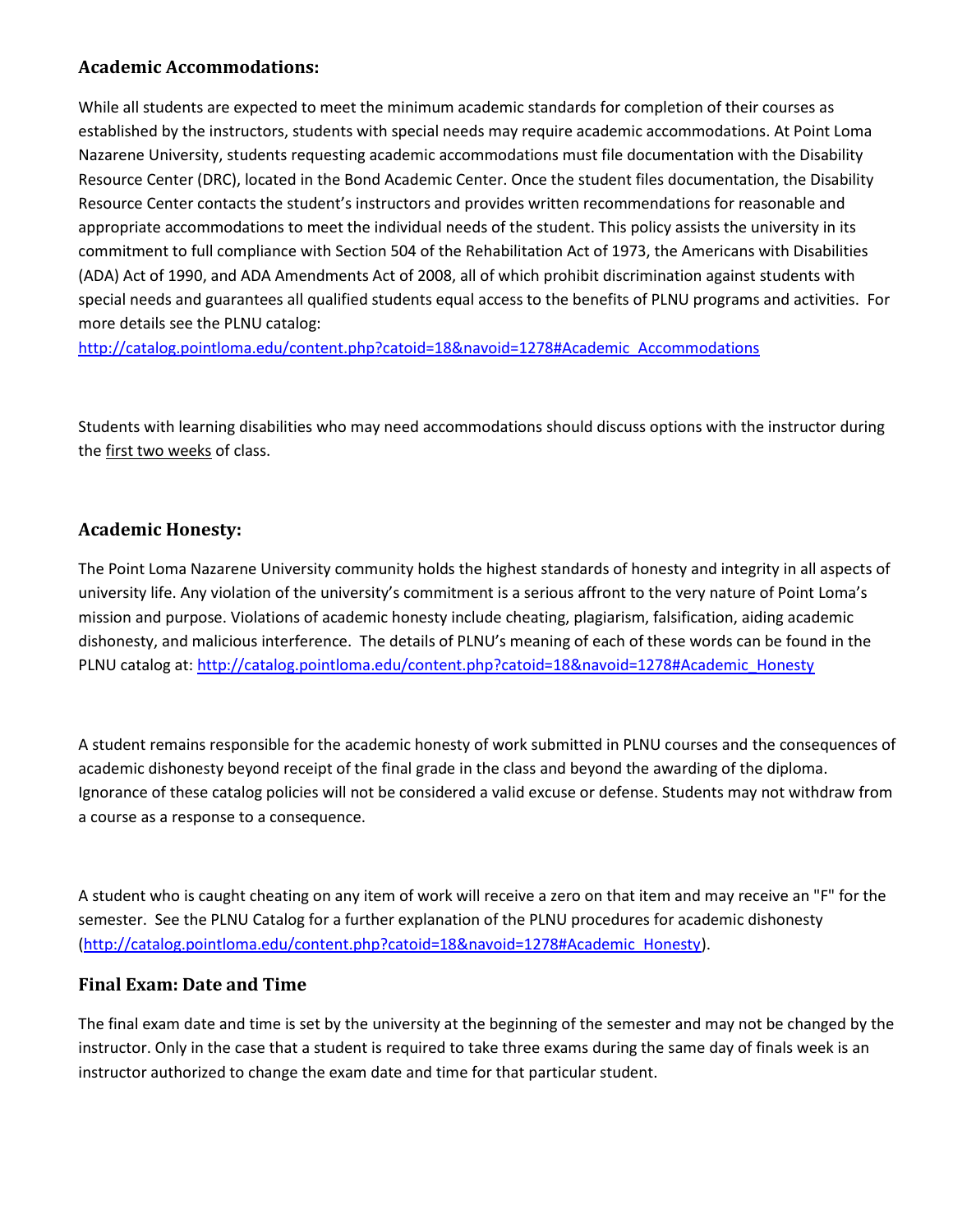# **Copyright Protected Materials:**

Point Loma Nazarene University, as a non-profit educational institution, is entitled by law to use materials protected by the US Copyright Act for classroom education. Any use of those materials outside the class may violate the law.

**Side Note:** Turn off any cell phone, pager or things that make noise while you are in class. Also, do not text or work on other classes while in class -to do so is disrespectful to your classmates and me. You may be asked to leave the class for such behavior, resulting in an absence.

## **General Advice:**

Proofs: Learn by doing! You have had a brief introduction to proof writing in MTH242. In this course, you will reinforce these skills while learning new concepts. You will be most successful if you participate in the in-class proof writing activities, stay current with the homework and re-write proofs that have been returned to you containing errors.

Please note this schedule is tentative. Any changes will be announced.

| week                                 | Monday                                       | Tuesday                                                                                             | Wednesday                                     | Thursday | Friday                                  |
|--------------------------------------|----------------------------------------------|-----------------------------------------------------------------------------------------------------|-----------------------------------------------|----------|-----------------------------------------|
| $\mathbf{1}$<br>$8/31-$<br>9/4       | 8/31<br>No class                             | 9/1<br>First day of class-<br>Monday<br>schedule<br>1.1: Logical<br>connectives<br>1.2: Quantifiers | 9/2<br>1.3: Tech. of Proofs (<br>part 1)      | 9/3      | 9/4<br>1.4: Tech. of proofs<br>(part 2) |
| $\overline{2}$<br>$9/7 -$<br>9/11    | 9/7<br>No Class<br>Labor Day                 | 9/8                                                                                                 | 9/9<br>2.1: Basic Set<br>Operations           | 9/10     | 9/11<br>2.2: Relations                  |
| $\overline{3}$<br>$9/14 -$<br>9/18   | 9/14<br>Review                               | 9/15                                                                                                | 9/16<br>2.3: Functions                        | 9/17     | 9/18<br>2.4: Cardinality                |
| $\overline{4}$<br>$9/21 -$<br>9/25   | 9/21<br>2.4: Cardinality                     | 9/22                                                                                                | 9/23<br>3.1: Natural numbers<br>and induction | 9/24     | 9/25<br>Proof writing<br>workshop       |
| 5<br>$9/28 -$<br>10/2                | 9/28<br>3.2: Ordered fields                  | 9/29                                                                                                | 9/30<br>3.3: Completeness<br>Axiom            | 10/1     | 10/2<br>3.3: Completeness<br>Axiom      |
| 6<br>$10/5 -$<br>10/9                | 10/5<br>3.4: Topology of the<br>real numbers | 10/6                                                                                                | 10/7<br>3.4: Topology of the<br>real numbers  | 10/8     | 10/9<br>3.5: Compact sets               |
| $\overline{7}$<br>$10/12 -$<br>10/16 | 10/12<br>3.5 Compact sets                    | 10/13                                                                                               | 10/14<br>4.1: Convergence                     | 10/15    | 10/16<br>4.2: Limit Theorems            |